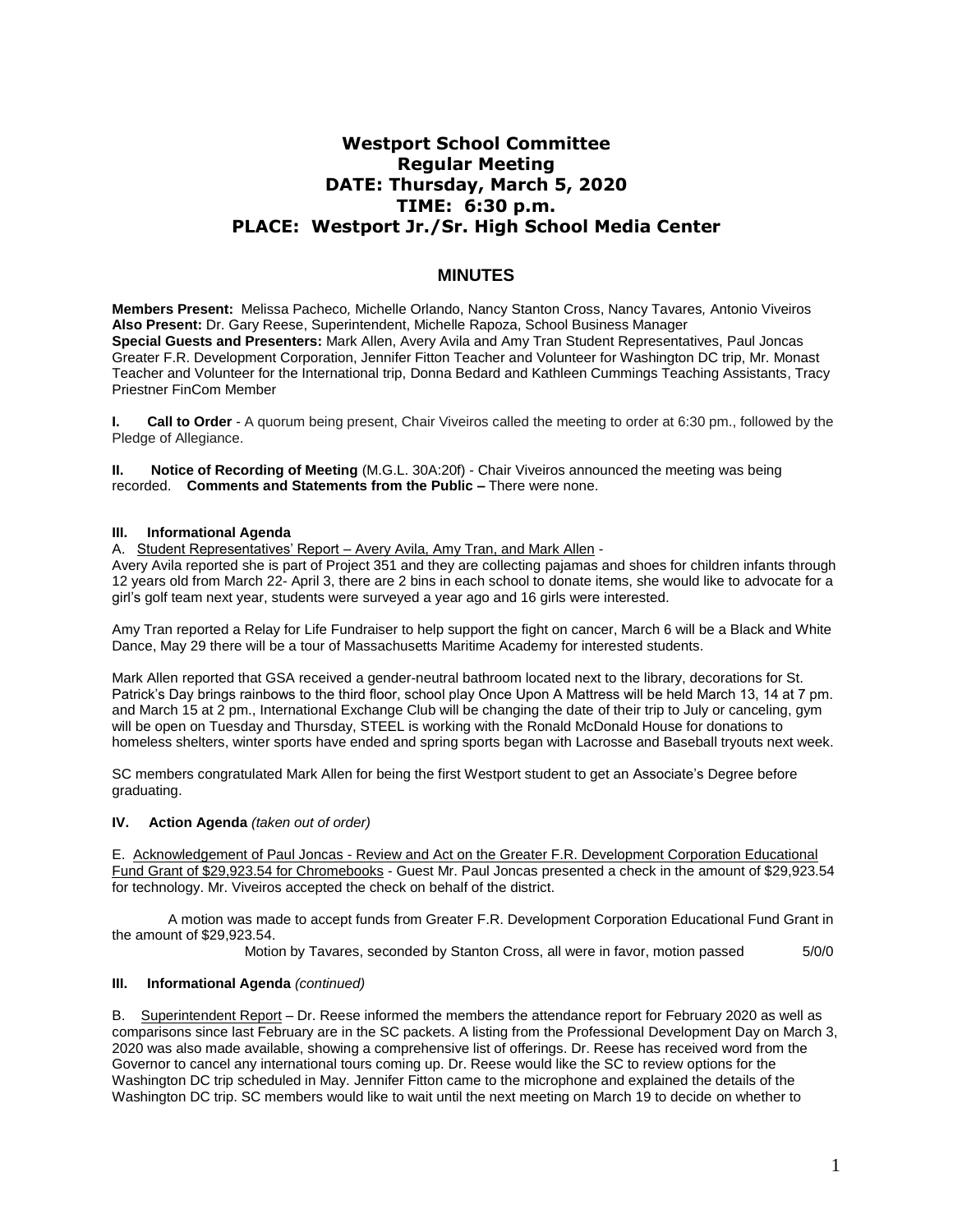proceed with the trip. Mr. Monast came to the microphone and informed the members that the International trip has been postponed to July.

A discussion was held on alternatives for plans if schools are cancelled, as well as monitoring how people are traveling. Dr. Reese is hoping to gather guidance around these issues from a scheduled conference call with the Commissioner of Education tomorrow.

Dr. Reese continued by reporting the Culture and Climate group with 25 in attendance held their first meeting in February, with the next meeting on March 17.

Mr. Aho announced his retirement. A principal vacancy timeline was distributed for review.

C. Bill Warrant Update: 2-28-20 - Chair Viveiros acknowledged reviewing and signing the bill warrant for 2.28.20 in the amount of \$335,346.29 The bill warrant was emailed to school committee members on February 18 for review.

D. Acknowledgement of WEF \$1500 Grant for Dharma Voyage Boat Building - SC members gratefully acknowledged these funds.

E. Acknowledgement of WEF \$150 Grant for Boat Building Class to go to Herreshoff Museum - SC members gratefully acknowledged these funds.

F. Acknowledgement of WEF \$1944 Grant for DECA Registration - Funds go to student registration for a conference in Boston. SC members appreciate the WEF for all of these funds given to the district.

G. FY21 Proposed Budget Discussion - Dr. Reese reported the committee had a budget work session last week. The Town number has changed to \$19,340,617. Ms. Priestner and Ms. Stanton Cross went over the budget process that evolved over the last few months, especially with the handling of the Chromebooks funding request of \$70,000. At this time the request for the Chromebooks is in the school budget and also as a separate line item warrant article #17.

Ms. Priestner explained if the funds from the School Opportunities Act are part of Chapter 70 it is earmarked for the schools.

Dr. Reese distributed a sheet on SC members rankings of the budget items. Discussion took place on the items.

A motion was made to set the FY20/21 School Budget to match the Town number of \$19,340,617 also to use column 3 to provide the cuts with any further cuts taken from utilities and supplies.

Motion by Stanton Cross, seconded by Pacheco, all were in favor, motion passed 5/0/0

H. Subcommittee Updates -

School Building Committee - There was no meeting held other than Steering Committee to approve invoices.

Policy Subcommittee – Ms. Pacheco announced the homework policy is ongoing, a future meeting will be set. Mr. Elwell is gathering more information. They recently reviewed recommended MASC policies.

Town Audit Committee – Ms. Orlando reported a meeting will take place this upcoming Monday.

- I. Policies: First Read
- 1. New JBB

2. Revised - IGD, IHBEA, IE, IGA, IHAM, IGB, ID, IHB, IC/ICA, JFBB-1, JH, JEB, JF, JC, JB, JHD, JCA, JII, JLCC, JJA, JICFA, JRD, JRA, JICH, JJH-R, BEDH, JFABD, JFABE, JFABF, JIH 3. Remove – JLA, JLD, JP

SC members have reviewed the above policies under First Read. Any edits or comments should be submitted.

#### **IV. Action Agenda**

A. Review and Act on FY21 Proposed Budget - This item was done under the FY21 Proposed Budget Discussion.

B. Review and Act on AFSCME MOA Vote - To Approve MOA for Successor Contract with AFSCME (July 1, 2020 – June 30, 2023) - Kathleen Cummings and Donna Bedard came forward and SC members acknowledged their hard work with the document.